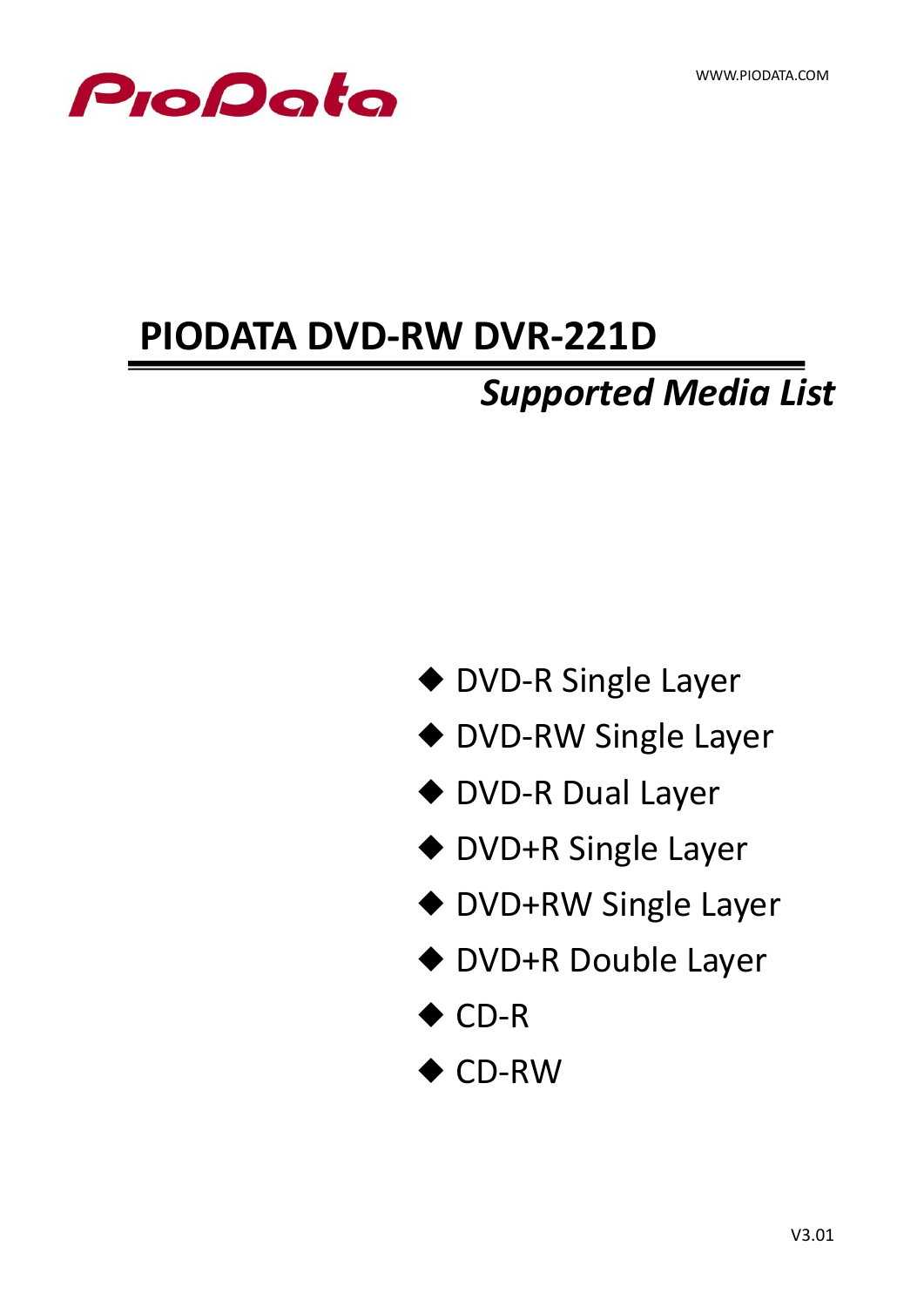## **Disc Group : DVD-R**

|                |                    |                   |    |    |    | <b>Writing Speed</b> |     |                              |
|----------------|--------------------|-------------------|----|----|----|----------------------|-----|------------------------------|
| No.            | <b>Disc Brand</b>  | Disc MID Code     | 4X | 6X | 8X | 12X                  | 16X | 24X                          |
| $\mathbf{1}$   | <b>TAIYO YUDEN</b> | <b>TYG03</b>      | Y  | Y  | Y  | Y                    | Y   | Y                            |
| $\overline{2}$ | <b>CMC</b>         | CMC MAG.AM3       | Υ  | Y  | Υ  | Y                    | Y   | $\overline{\phantom{0}}$     |
| 3              | <b>DAXON</b>       | DAXON016S         | Υ  | Υ  | Υ  | Y                    | Y   | $\blacksquare$               |
| 4              | <b>FTI</b>         | FTI RG16          | Υ  | Y  | Υ  | Y                    | Y   | $\overline{\phantom{a}}$     |
| 5              | <b>GIGASTORAGE</b> | GSC005            | Y  | Y  | Y  | Y                    | Y   |                              |
| 6              | <b>INFOMEDIA</b>   | INFOMEDIAR30      | Y  | Y  | Υ  | Y                    | Y   | $\overline{\phantom{0}}$     |
| 7              | <b>MAXELL</b>      | MXL RG04          | Y  | Y  | Y  | Y                    | Y   | $\qquad \qquad \blacksquare$ |
| 8              | <b>MOSER BAER</b>  | MBI 01RG40        | Y  | Y  | Υ  | Y                    | Y   |                              |
| 9              | <b>MKM</b>         | MCC 03RG20        | Y  | Y  | Υ  | Y                    | Y   |                              |
| 10             | <b>OPTODISC</b>    | OPTODISCR016      | Υ  | Y  | Υ  | Υ                    | Y   |                              |
| 11             | <b>PRINCO</b>      | PRINCORGM1        | Υ  | Y  | Υ  | Υ                    | Y   | $\blacksquare$               |
| 12             | <b>PRODISC</b>     | ProdiscF02        | Y  | Y  | Υ  | Y                    | Y   |                              |
| 13             | <b>PRODISC</b>     | ProdiscS05        | Y  | Y  | Υ  | Υ                    | Y   | $\qquad \qquad \blacksquare$ |
| 14             | <b>RITEK</b>       | RITEKF1           | Y  | Y  | Y  | Y                    | Y   | $\overline{\phantom{a}}$     |
| 15             | SONY               | SONY16D1          | Y  | Y  | Υ  | Y                    | Y   | $\qquad \qquad \blacksquare$ |
| 16             | <b>TDK</b>         | TTH <sub>02</sub> | Y  | Υ  | Υ  | Υ                    | Y   |                              |
| 17             | <b>UME</b>         | <b>UME02</b>      | Y  | Y  | Υ  | Υ                    | Υ   |                              |

#### *[ Disc type ] : DVD-R 16X Single Layer*

#### *[ Disc type ] : DVD-R 8X Single Layer*

|               |                  | Disc MID Code | <b>Writing Speed</b> |    |    |                          |  |  |
|---------------|------------------|---------------|----------------------|----|----|--------------------------|--|--|
| No.           | Disc Brand       |               | 4X                   | 6X | 8X |                          |  |  |
| 1             | <b>CMC</b>       | CMC MAG.AE1   | Υ                    | Υ  | Υ  |                          |  |  |
| $\mathcal{P}$ | <b>MAXELL</b>    | MXL RG03      | Υ                    | Υ  | Υ  | -                        |  |  |
| 3             | <b>MKM</b>       | MCC 02RG20    | Υ                    | Υ  | Υ  |                          |  |  |
| 4             | <b>DAXON</b>     | DAXON008S     | Υ                    | Y  | Υ  |                          |  |  |
| 5.            | <b>OPTODISC</b>  | OPTODISCR008  | Υ                    | Υ  | Υ  | $\overline{\phantom{0}}$ |  |  |
| 6             | <b>INFOMEDIA</b> | INFOMEDIAR20  | Υ                    | Υ  | Υ  |                          |  |  |
| 7             | <b>PRINCO</b>    | PRINCO8X02    | Υ                    | Υ  | Υ  |                          |  |  |
| 8             | <b>PRODISC</b>   | ProdiscF01    | Υ                    | Υ  | Υ  | $\overline{\phantom{0}}$ |  |  |
| 9             | <b>PRODISC</b>   | ProdiscS04    | Υ                    | Υ  | γ  |                          |  |  |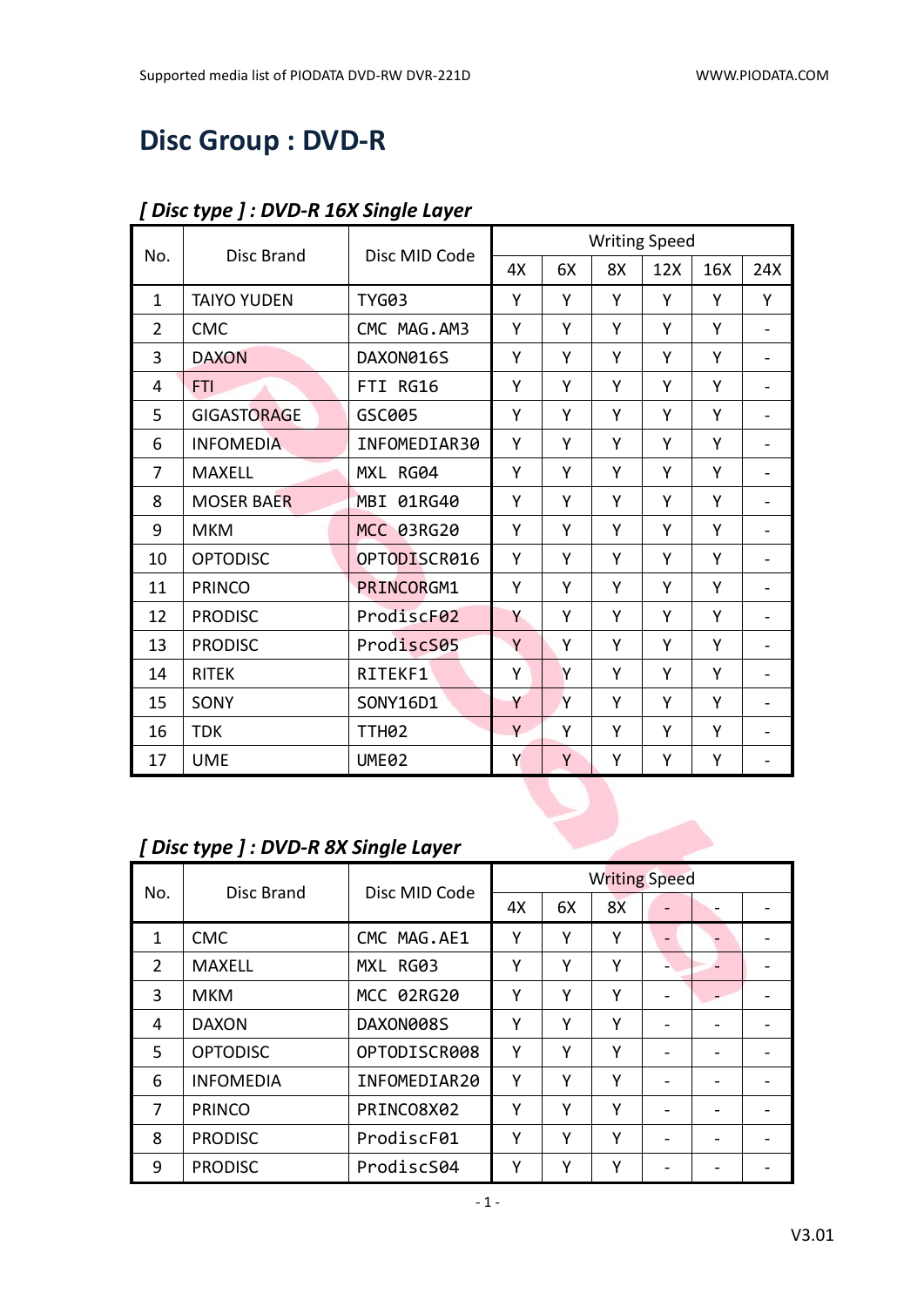| 10 | <b>RITEK</b>       | RITEKG05     | v | v | - |  |
|----|--------------------|--------------|---|---|---|--|
| 11 | SONY               | SONY08D1     |   | v | - |  |
| 12 | <b>TAIYO YUDEN</b> | <b>TYG02</b> |   |   | - |  |
| 13 | TDK                | <b>TTH01</b> |   |   | - |  |
| 14 | TDK                | TTG02        |   |   | - |  |

#### *[ Disc type ] : DVD-R 4X Single Layer*

| No. |                   | Disc MID Code |    | <b>Writing Speed</b> |                          |  |
|-----|-------------------|---------------|----|----------------------|--------------------------|--|
|     | <b>Disc Brand</b> |               | 4Х |                      | $\overline{\phantom{0}}$ |  |
|     | <b>OPTODISC</b>   | OPTODISCR004  |    |                      | -                        |  |
|     | <b>PRINCO</b>     | PRINCO        |    |                      | -                        |  |

#### *[ Disc type ] : DVD-RW 6X Single Layer*

| No. |              | Disc MID Code |              |    | <b>Writing Speed</b>     |   |  |
|-----|--------------|---------------|--------------|----|--------------------------|---|--|
|     | Disc Brand   |               | 4Х           | 6X | $\overline{\phantom{0}}$ |   |  |
|     | <b>JVC</b>   | JVC1Victord7  | $\mathbf{v}$ |    |                          |   |  |
|     | <b>MKM</b>   | MKM 01RW6X01  |              |    |                          |   |  |
|     | <b>RITEK</b> | RITEKW06      |              |    |                          | - |  |

#### *[ Disc type ] : DVD-RW 4X Single Layer*

|               | Disc Brand        |               | <b>Writing Speed</b> |  |  |  |  |  |
|---------------|-------------------|---------------|----------------------|--|--|--|--|--|
| No.           |                   | Disc MID Code | 4X                   |  |  |  |  |  |
| $\mathbf{1}$  | <b>CMC</b>        | CMCW03        | Y                    |  |  |  |  |  |
| $\mathcal{P}$ | <b>INFOMEDIA</b>  | INFOMEDIAA20  | Υ                    |  |  |  |  |  |
| 3             | <b>JVC</b>        | JVC0VictorD7  | Υ                    |  |  |  |  |  |
| 4             | <b>MOSER BAER</b> | MBI01RWG20    | Y                    |  |  |  |  |  |
| 5             | <b>MKM</b>        | MCC 01RW4X    | Y                    |  |  |  |  |  |
| 6             | <b>OPTODISC</b>   | OPTODISCW004  | Υ                    |  |  |  |  |  |
| 7             | <b>PRINCO</b>     | PRINCORW0004  | Υ                    |  |  |  |  |  |
| 8             | <b>PRODISC</b>    | ProdiscDW06   | Υ                    |  |  |  |  |  |
| 9             | <b>RITEK</b>      | RITEKW04      | Y                    |  |  |  |  |  |
| 10            | TDK               | TDK601saku    | Υ                    |  |  |  |  |  |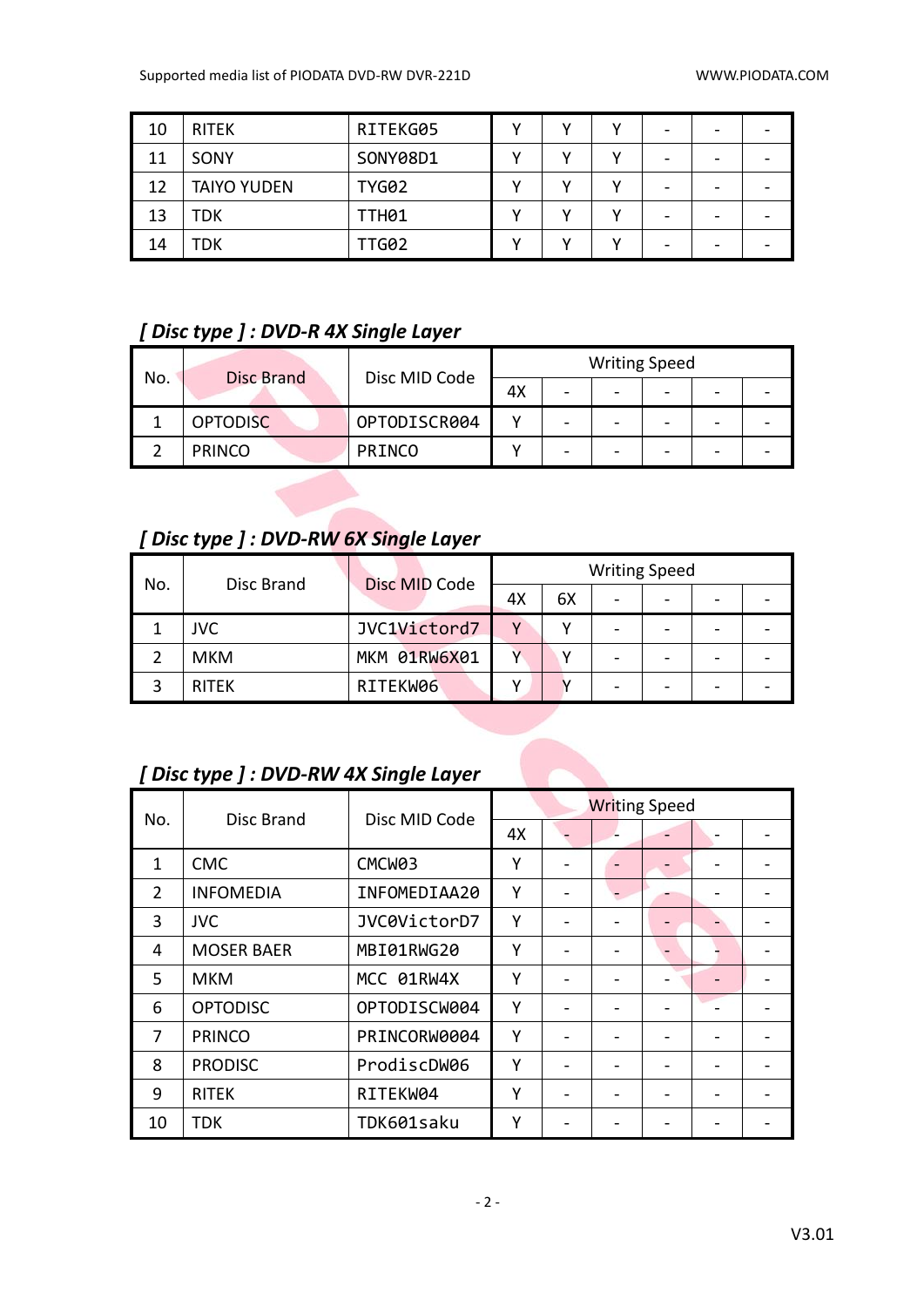|               | Disc Brand        | Disc MID Code      | <b>Writing Speed</b> |  |  |  |  |  |
|---------------|-------------------|--------------------|----------------------|--|--|--|--|--|
| No.           |                   |                    | 2X                   |  |  |  |  |  |
|               | <b>CMC</b>        | CMCW <sub>02</sub> | γ                    |  |  |  |  |  |
| $\mathcal{P}$ | <b>JVC</b>        | JVC VictorW7       | γ                    |  |  |  |  |  |
| 3             | <b>MOSER BAER</b> | MBI01RWG10         | γ                    |  |  |  |  |  |
| 4             | <b>OPTODISC</b>   | OPTODISCW002       | Υ                    |  |  |  |  |  |
| 5             | <b>MKM</b>        | MCC 01RW11n9       | γ                    |  |  |  |  |  |
| 6             | <b>PRODISC</b>    | ProdiscDW04        | γ                    |  |  |  |  |  |
|               | <b>RITEK</b>      | RITEKW01           | γ                    |  |  |  |  |  |

*[ Disc type ] : DVD-RW 2X Single Layer*

#### *[ Disc type ] : DVD-R DL 8X (Dual Layer)*

| No. | Disc Brand         | Disc MID Code |    |    | <b>Writing Speed</b> |                              |  |
|-----|--------------------|---------------|----|----|----------------------|------------------------------|--|
|     |                    |               | 4X | 6Х | 8X                   | $\qquad \qquad \blacksquare$ |  |
|     | <b>TAIYO YUDEN</b> | <b>TYG11</b>  | v  |    |                      | $\overline{\phantom{a}}$     |  |
|     | <b>MOSER BAER</b>  | MBI05RD30     |    |    |                      | $\qquad \qquad \blacksquare$ |  |
| 3   | <b>MKM</b>         | MKM 03RD30    |    |    |                      | -                            |  |
|     | <b>RITEK</b>       | RITEKP02      | v  |    |                      | -                            |  |

#### *[ Disc type ] : DVD-R DL 4X (Dual Layer)*

| No. | Disc Brand    |               | <b>Writing Speed</b> |  |  |  |  |  |
|-----|---------------|---------------|----------------------|--|--|--|--|--|
|     |               | Disc MID Code | 4X                   |  |  |  |  |  |
|     | <b>MKM</b>    | MKM 01RD30    |                      |  |  |  |  |  |
|     | <b>PRINCO</b> | PRINCORDL05   |                      |  |  |  |  |  |
|     | <b>RITEK</b>  | RITEKP01      |                      |  |  |  |  |  |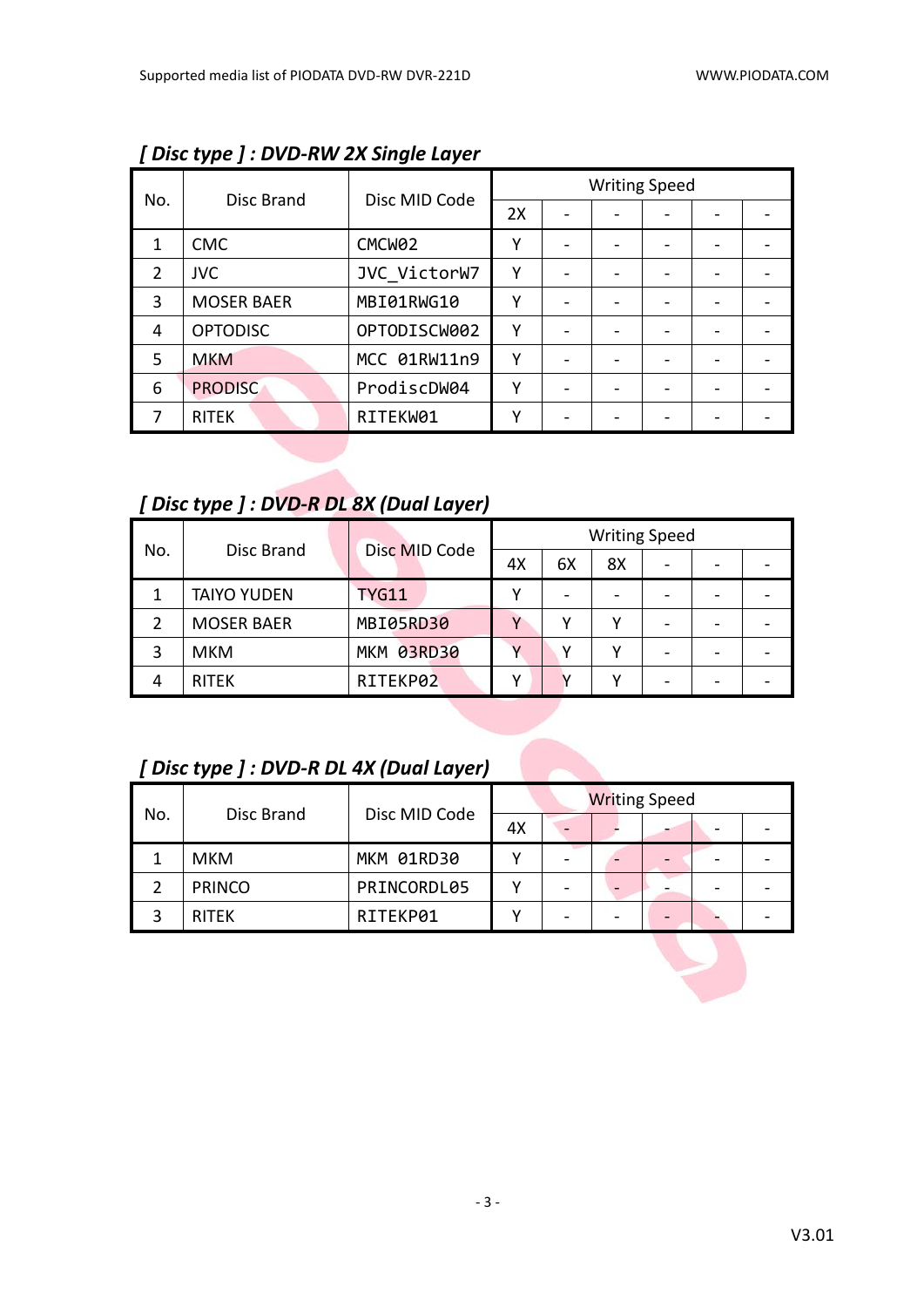## **Disc Group : DVD+R**

|                |                    |                    |    |    | <b>Writing Speed</b> |     |     |     |
|----------------|--------------------|--------------------|----|----|----------------------|-----|-----|-----|
| No.            | Disc Brand         | Disc MID Code      | 4Х | 6X | 8X                   | 12X | 16X | 24X |
| $\mathbf{1}$   | <b>TAIYO YUDEN</b> | YUDEN000T03        | Υ  | Y  | Y                    | Y   | Y   | Y   |
| $\overline{2}$ | <b>CMC</b>         | CMC MAG M01        | Υ  | Y  | Y                    | Υ   | Y   |     |
| 3              | <b>DAXON</b>       | DAXON<br>AZ3       | Y  | Υ  | Υ                    | Υ   | Y   |     |
| 4              | <b>FTI</b>         | 016<br>FTI         | Υ  | Y  | Υ                    | Υ   | Y   |     |
| 5              | <b>INFOMEDIA</b>   | INFOME R30         | Υ  | Y  | Υ                    | Y   | Y   |     |
| 6              | <b>MAXELL</b>      | MAXELL 003         | Υ  | Y  | Υ                    | Υ   | Y   |     |
| 7              | <b>MOSER BAER</b>  | MBIPG101R05        | Υ  | Y  | Y                    | Υ   | Y   |     |
| 8              | <b>MKM</b>         | <b>MCC</b><br>004  | Υ  | Υ  | Υ                    | Υ   | Y   |     |
| 9              | <b>OPTODISC</b>    | OPTODISCR16        | Υ  | Υ  | Υ                    | Υ   | Y   |     |
| 10             | <b>PRODISC</b>     | PRODISC R04        | Y  | Υ  | Υ                    | Υ   | Y   |     |
| 11             | <b>RITEK</b>       | F16<br>RITEK       | Υ  | Y  | Y                    | Υ   | Y   |     |
| 12             | SONY               | D21<br><b>SONY</b> | Y  | Υ  | Υ                    | Υ   | Y   |     |
| 13             | <b>TDK</b>         | <b>TDK</b><br>003  | Y  | Y  | Υ                    | Υ   | Y   |     |
| 14             | <b>UME</b>         | AML<br>003         | Υ  | Y  | Y                    | Υ   | Υ   |     |

#### *[ Disc type ] : DVD+R 16X Single Layer*

# *[ Disc type ] : DVD+R 8X Single Layer*

| No.           |                    |               |    |    | <b>Writing Speed</b> |  |  |
|---------------|--------------------|---------------|----|----|----------------------|--|--|
|               | Disc Brand         | Disc MID Code | 4Х | 6X | 8X                   |  |  |
|               | <b>INFOMEDIA</b>   | INFOME R20    | γ  | ν  |                      |  |  |
| $\mathcal{P}$ | <b>MAXELL</b>      | MAXELL 002    | ٧  | v  | Υ                    |  |  |
| 3             | <b>MKM</b>         | MCC<br>003    | γ  | ν  |                      |  |  |
| 4             | <b>OPTODISC</b>    | OPTODISCOR8   | γ  | ν  | ν                    |  |  |
| 5             | <b>PRODISC</b>     | PRODISC R03   | γ  | ν  | ٧                    |  |  |
| 6             | <b>TAIYO YUDEN</b> | YUDEN000T02   | v  | ν  | ν                    |  |  |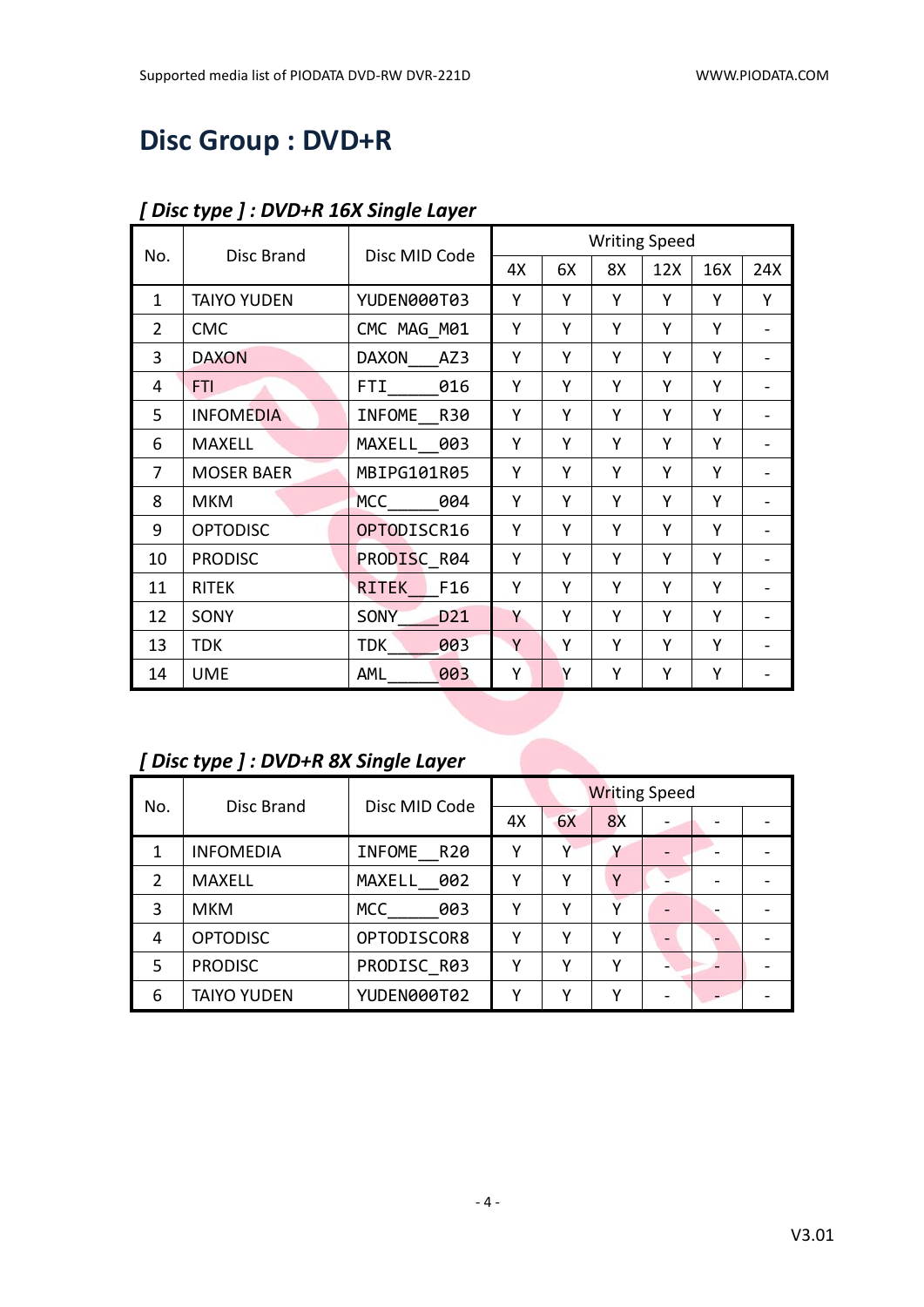| No. |                 |               |    |   | <b>Writing Speed</b> |  |  |
|-----|-----------------|---------------|----|---|----------------------|--|--|
|     | Disc Brand      | Disc MID Code | 4X | - | -                    |  |  |
|     | M-DISC          | MILLENIA001   |    |   | -                    |  |  |
|     | <b>OPTODISC</b> | OPTODISCOR4   |    |   | -                    |  |  |

#### *[ Disc type ] : DVD+R 4X Single Layer*

#### *[ Disc type ] : DVD+RW 8X Single Layer*

| No. | <b>Disc Brand</b> | Disc MID Code       | <b>Writing Speed</b> |    |  |  |  |  |
|-----|-------------------|---------------------|----------------------|----|--|--|--|--|
|     |                   |                     | 6X                   | 8X |  |  |  |  |
|     | <b>CMC</b>        | CMC MAG W03         |                      | v  |  |  |  |  |
|     | <b>MKM</b>        | <b>MKM</b><br>A03   |                      |    |  |  |  |  |
| 3   | <b>RICOH</b>      | RICOHJPNW21         |                      |    |  |  |  |  |
| 4   | <b>RITEK</b>      | 008<br><b>RITEK</b> |                      |    |  |  |  |  |

#### *[ Disc type ] : DVD+RW 4X Single Layer*

| No.            | Disc Brand        | Disc MID Code       |    |  | <b>Writing Speed</b> |  |
|----------------|-------------------|---------------------|----|--|----------------------|--|
|                |                   |                     | 4X |  |                      |  |
| $\mathbf{1}$   | <b>CMC</b>        | CMC MAG W02         | Y  |  |                      |  |
| $\overline{2}$ | <b>DAXON</b>      | <b>DAXON</b><br>D42 | Υ  |  |                      |  |
| 3              | <b>INFOMEDIA</b>  | INFODISCA10         | Υ  |  |                      |  |
| 4              | <b>MOSER BAER</b> | MBIPG101W04         | Υ  |  |                      |  |
| 5              | <b>MKM</b>        | <b>MKM</b><br>A02   | Υ  |  |                      |  |
| 6              | <b>OPTODISC</b>   | OPTODISCOP4         | Y  |  |                      |  |
| 7              | <b>RICOH</b>      | RICOHJPNW11         | Υ  |  |                      |  |
| 8              | <b>RITEK</b>      | <b>RITEK</b><br>004 | Υ  |  |                      |  |
| 9              | SONY              | SONY<br>S11         | Υ  |  |                      |  |
|                |                   |                     |    |  |                      |  |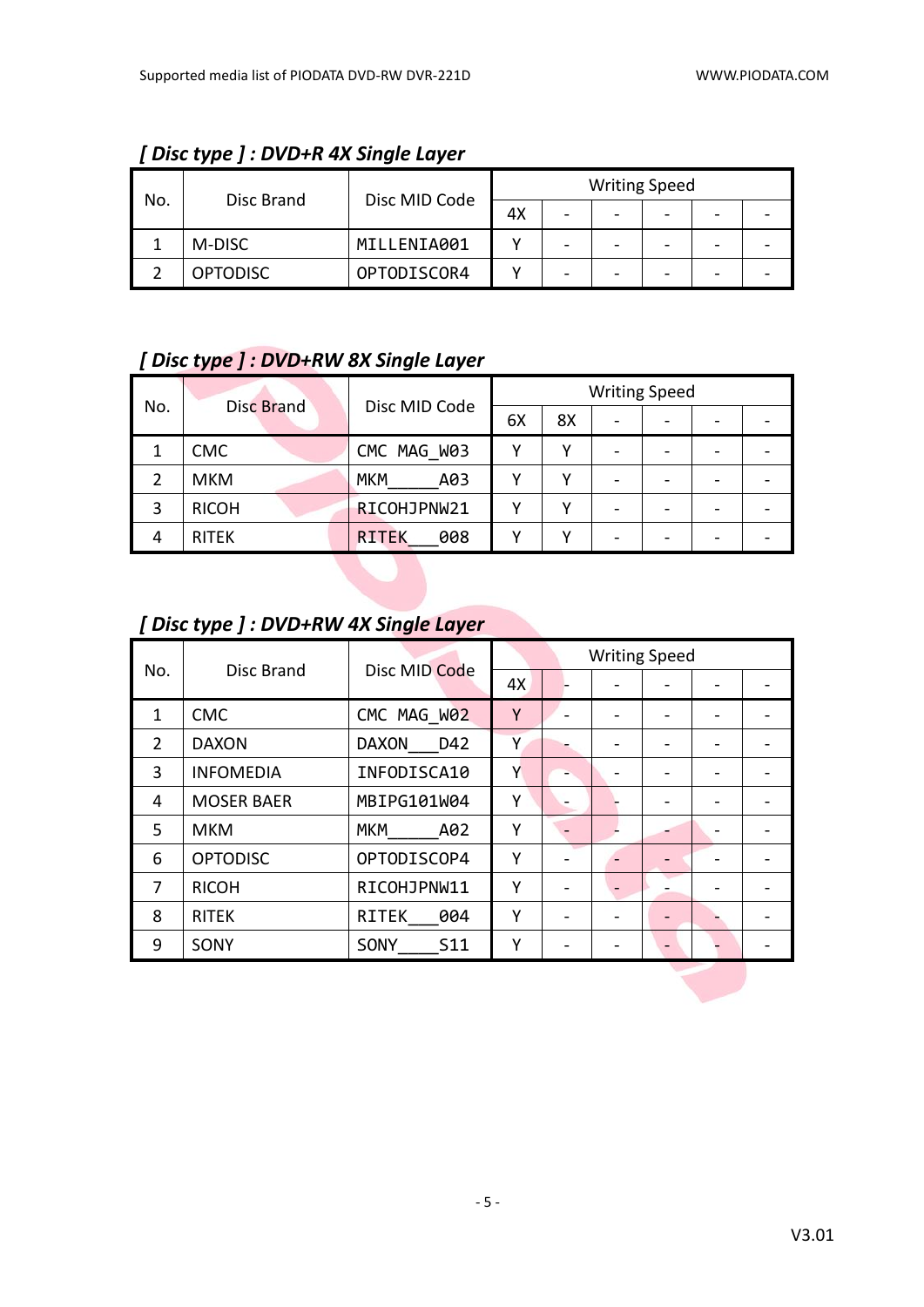|     |                   |                     |    |    | <b>Writing Speed</b> |                              |  |
|-----|-------------------|---------------------|----|----|----------------------|------------------------------|--|
| No. | Disc Brand        | Disc MID Code       | 4X | 6X | 8X                   |                              |  |
| 1   | <b>CMC</b>        | CMC MAG D03         | Y  |    |                      |                              |  |
| 2   | <b>MOSER BAER</b> | MBIPG101R10         | Υ  |    |                      |                              |  |
| 3   | <b>MOSER BAER</b> | MBIPG101R12         | Υ  |    |                      |                              |  |
| 4   | <b>RICOH</b>      | RICOHJPND01         | Υ  |    |                      |                              |  |
| 5   | <b>MKM</b>        | <b>MKM</b><br>003   | Υ  |    |                      | $\qquad \qquad \blacksquare$ |  |
| 6   | <b>RITEK</b>      | <b>RITEK</b><br>S04 | Υ  |    |                      |                              |  |
| 7   | <b>UME</b>        | UMEDISC DL1         | Υ  |    |                      |                              |  |
| 8   | <b>FTI</b>        | <b>R08</b><br>FTI.  | Υ  |    |                      |                              |  |

*[ Disc type ] : DVD+R DL 8X (Double Layer)*

*[ Disc type ] : DVD+R DL 2.4X (Double Layer)*

| No. |            | Disc MID Code | <b>Writing Speed</b> |                          |   |                          |                          |  |  |
|-----|------------|---------------|----------------------|--------------------------|---|--------------------------|--------------------------|--|--|
|     | Disc Brand |               | 2.4X<br>ົາ           | $\overline{\phantom{0}}$ | - | -                        | -                        |  |  |
|     | <b>MKM</b> | 001<br>MKM    |                      | $\overline{\phantom{0}}$ | - | $\overline{\phantom{a}}$ | $\overline{\phantom{0}}$ |  |  |

Ŕ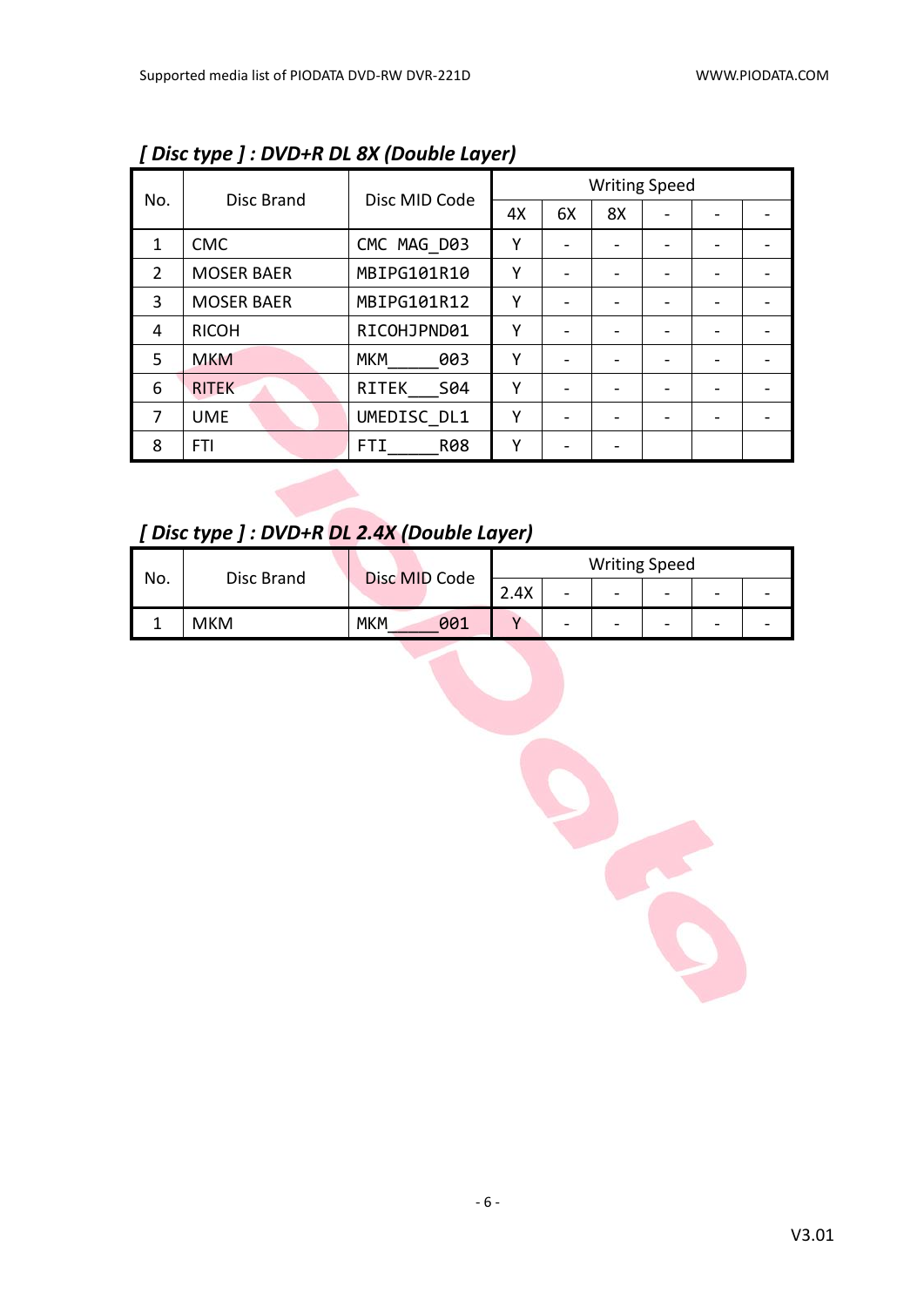## **Disc Group : CD-R**

#### *[ Disc type ] : CD-R 52X*

| No.            | Disc Brand         | Disc MID Code                   |    |     | <b>Writing Speed</b> |     |     |     |
|----------------|--------------------|---------------------------------|----|-----|----------------------|-----|-----|-----|
|                |                    | $($ Lead-In $\sim$ Lead-out $)$ | 8X | 16X | 24X                  | 32X | 40X | 48X |
| 1              | <b>CMC</b>         | $97:26.66 \approx 79:59.71$     |    | Υ   | Υ                    | Υ   | Υ   | Y   |
| $\overline{2}$ | <b>OPTODISC</b>    | $97:22.67 \approx 79:59.74$     |    | Υ   | Υ                    | Y   | Υ   | Υ   |
| 3              | <b>PLASMON</b>     | $97:27.18 \approx 79:59.74$     |    | Υ   | Υ                    | Υ   | Υ   | Υ   |
| 4              | <b>MOSER BAER</b>  | $97:17.06 \approx 79:59.74$     |    | Υ   | Υ                    | Y   | Υ   | Υ   |
| 5              | MKM                | $97:34.23 \approx 79:59.73$     |    | Y   | Υ                    | Y   |     |     |
| 6              | <b>PRINCO</b>      | $97:27.28 \approx 79:59.74$     |    | Υ   | Υ                    | Υ   | Υ   |     |
| 7              | <b>PRODISC</b>     | $97:32.19 \approx 79:59.71$     |    | Υ   | Υ                    | Υ   | Υ   | Υ   |
| 8              | <b>RITEK</b>       | $97:15.17 \approx 79:59.70$     |    | Υ   | Υ                    | Υ   | Υ   | Υ   |
| 9              | SONY               | $97:24.16 \approx 79:59.74$     |    | Υ   | Υ                    | Y   | Υ   | Υ   |
| 10             | <b>TAIYO YUDEN</b> | $97:24.01 \approx 79:59.72$     |    | Υ   | Υ                    | Υ   | Υ   | Y   |
| 11             | TDK.               | $97:15.05 \approx 79:59.74$     |    | Υ   | Υ                    | Υ   | Υ   | Υ   |

#### *[ Disc type ] : CD-R 48X*

| No. |                | Disc MID Code               |    |     | <b>Writing Speed</b> |     |     |     |  |
|-----|----------------|-----------------------------|----|-----|----------------------|-----|-----|-----|--|
|     | Disc Brand     | ∫ Lead-In ~ Lead-out )      | 8X | 16X | 24X                  | 32X | 40X | 48X |  |
|     | <b>PRODISC</b> | $97:32.19 \approx 79:59.72$ |    |     |                      |     | -   |     |  |

#### *[ Disc type ] : CD-R DA 32X*

| No. | Disc Brand         | Disc MID Code               | <b>Writing Speed</b> |     |     |                          |  |  |
|-----|--------------------|-----------------------------|----------------------|-----|-----|--------------------------|--|--|
|     |                    | (Lead-In ~ Lead-out)        | 8x                   | 16x | 24x | 32x                      |  |  |
|     | SONY               | $97:24.15 \approx 79:59.74$ |                      |     |     | $\overline{\phantom{0}}$ |  |  |
|     | TDK                | $97:15.00 \approx 79:59.74$ |                      |     |     |                          |  |  |
|     | <b>CMC</b>         | $97:26.66 \approx 79:59.74$ |                      |     |     |                          |  |  |
| 4   | <b>TAIYO YUDEN</b> | $97:24.01 \approx 79:59.73$ |                      |     |     |                          |  |  |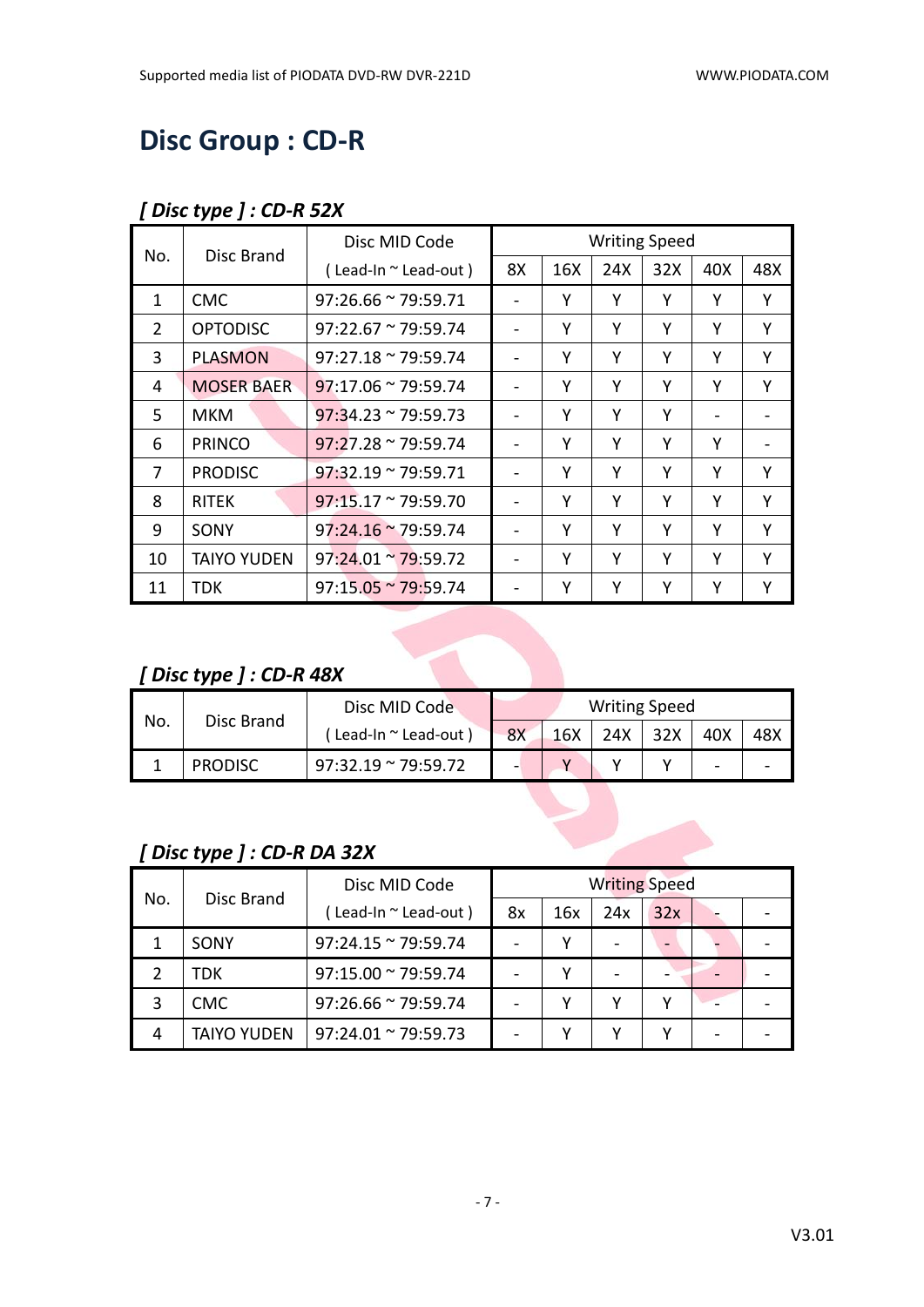|     |            | Disc MID Code               |     |     | <b>Writing Speed</b> |  |  |
|-----|------------|-----------------------------|-----|-----|----------------------|--|--|
| No. | Disc Brand | Lead-In ~ Lead-out)         | 24X | 32X |                      |  |  |
|     | <b>MKM</b> | $97:34.25$ ~ 74:43.00       |     |     |                      |  |  |
|     | <b>MKM</b> | $97:34.25 \approx 79:59.74$ |     |     |                      |  |  |

*[ Disc type ] : CD-RW Ultra Speed+ (32X media)*

#### *[ Disc type ] : CD-RW Ultra Speed (24X media)*

| No. | <b>Disc Brand</b> | Disc MID Code               |     |     | <b>Writing Speed</b>     |                          |  |
|-----|-------------------|-----------------------------|-----|-----|--------------------------|--------------------------|--|
|     |                   | [Lead-In ~ Lead-out)        | 16X | 24X |                          | $\overline{\phantom{0}}$ |  |
|     | <b>MKM</b>        | $97:34.24 \approx 74:43.00$ |     |     | $\overline{\phantom{0}}$ | $\overline{\phantom{0}}$ |  |
|     | <b>MKM</b>        | $97:34.24 \approx 79:59.74$ |     |     |                          | -                        |  |

#### *[ Disc type ] : CD-RW High Speed (4X—10X)*

|               |                   | Disc MID Code               |                 | <b>Writing Speed</b> |  |  |
|---------------|-------------------|-----------------------------|-----------------|----------------------|--|--|
| No.           | Disc Brand        | (Lead-In "Lead-out)         | 10 <sub>X</sub> |                      |  |  |
|               | <b>CMC</b>        | $97:26.65 \approx 79:59.74$ | ٧               |                      |  |  |
| $\mathcal{P}$ | <b>INFOMEDIA</b>  | $97:25.30 \approx 79:59.73$ | Υ               |                      |  |  |
| 3             | <b>MOSER BAER</b> | $97:17.01 \approx 79:59.74$ | Υ               |                      |  |  |
| 4             | <b>MKM</b>        | $97:34.23 \approx 74:43.00$ | Υ               |                      |  |  |
| .5            | <b>MKM</b>        | $97:34.23 \approx 79:59.74$ | γ               |                      |  |  |
| 6             | <b>PRINCO</b>     | $97:27.29 \approx 79:59.74$ | Υ               |                      |  |  |
|               | <b>RITEK</b>      | $97:10.00 \approx 79:59.74$ | Υ               |                      |  |  |

#### *[ Disc type ] : CD-RW Normal Speed (4X)*

| No.           | Disc Brand      | Disc MID Code               | <b>Writing Speed</b> |  |  |  |  |
|---------------|-----------------|-----------------------------|----------------------|--|--|--|--|
|               |                 | (Lead-In ~ Lead-out)        | 4X                   |  |  |  |  |
| 1             | <b>OPTODISC</b> | $97:22.60 \approx 79:59.74$ | v                    |  |  |  |  |
| $\mathcal{P}$ | <b>CMC</b>      | $97:26.65 \approx 79:59.74$ | v                    |  |  |  |  |
| 3             | <b>MKM</b>      | $97:34.22 \approx 74:43.00$ | γ                    |  |  |  |  |
| 4             | <b>MKM</b>      | $97:34.22 \approx 79:59.74$ | γ                    |  |  |  |  |
| 5             | <b>RICOH</b>    | $97:27.00 \approx 74:12.00$ | γ                    |  |  |  |  |
| 6             | <b>RITEK</b>    | $97:10.00 \approx 79:59.74$ | v                    |  |  |  |  |